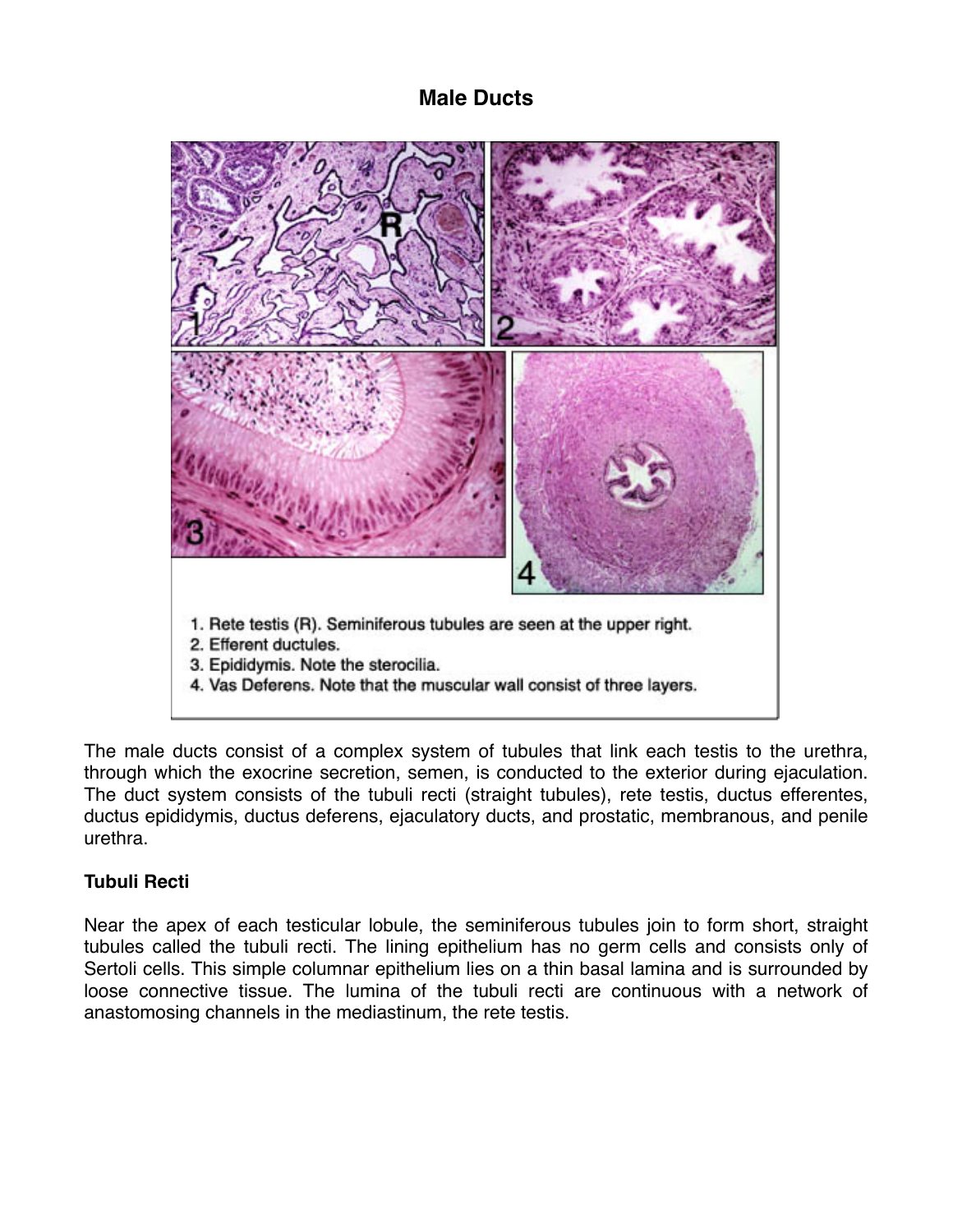## **Rete Testis**

The rete testis is lined by simple cuboidal epithelium in which each of the component cells bears short microvilli and a single cilium on the apical surface. The epithelium lies on a delicate basal lamina. A dense bed of vascular connective tissue surrounds the channels of the rete testis.

### **Ductuli Efferentes**

In men, 10 to 15 ductuli efferentes emerge from the mediastinum on the posterosuperior surface of the testis and unite the channels of the rete testis with the ductus epididymis. The efferent ductules follow a convoluted course and, with their supporting tissue, make up the initial segment of the head of the epididymis. The luminal border of the efferent ductules shows a characteristic irregular contour due to the presence of alternating groups of tall and short columnar cells. Ciliated and nonciliated cells are present. Each contains the organelles normally associated with epithelia as well as supranuclear granules that are lysosomal in nature. The nonciliated cells show numerous microvilli on their apical surfaces and are thought to absorb much of the testicular fluid that is present in this part of the ductal system. Cilia on the other cell type beat toward the epididymis and help move the nonmotile sperm and testicular fluid in that direction. The epithelium lies on a basal lamina and is bounded by a layer of circularly arranged smooth muscle that thickens toward the duct of the epididymis. Cilia are not found beyond the ductuli efferentes, and the movement of sperm through the remainder of the duct system depends on the contractions of the muscular wall and fluid flow.

#### **Ductus Epididymidis**

The efferent ductules gradually unite to form a single ductus epididymidis that measures 5 to 7m long. This highly coiled duct and its associated vascular connective tissue form the rest of the head, body, and tail of the epididymis. The epithelial lining is pseudostratified columnar and consists of principal and basal cells. Principal cells are the most numerous and are very tall (80  $\mu$ m) in the proximal segment but gradually decrease in height distally to measure only 40  $\mu$ m near the junction with the ductus deferens. Long, branched microvilli, inappropriately called stereocilia, extend from the apical surfaces of the principal cells. Like microvilli found elsewhere, they contain an axial bundle of actin microfilaments. The actin microfilaments extend from the stereocilia into the terminal web region of the principal cells. A very large Golgi complex takes up a supranuclear position in the cell, and the basal region is filled by an abundance of endoplasmic reticulum. Lysosomes, multivesicular bodies, and numerous coated vesicles also are present. One of the functions of the principal cell is absorption; together, the proximal portion of the ductus epididymidis and the ductuli efferentes absorb over 90% of the fluid produced by the seminiferous epithelium. Principal cells also phagocytose degenerate spermatozoa and residual bodies. Principal cells of the epididymal epithelium secrete Ubiquitin, a highly conserved protein molecule. It forms covalently linked polyubiquitin chains on structures within the epididymal fluid, such as defective sperm and debris, during epididymal transit. These identified targets are recognized for endocytosis and removed from the epididymal fluid by the principal cells of the epididymal epithelium. The epithelium lining of the mid and distal regions of the ductus epididymis also secrete glycoproteins, sialic acid and other factors that are believed to play a role in sperm maturation. Basal cells are small, round cells that lie on the basal lamina, interposed between the principal cells. They have a lightly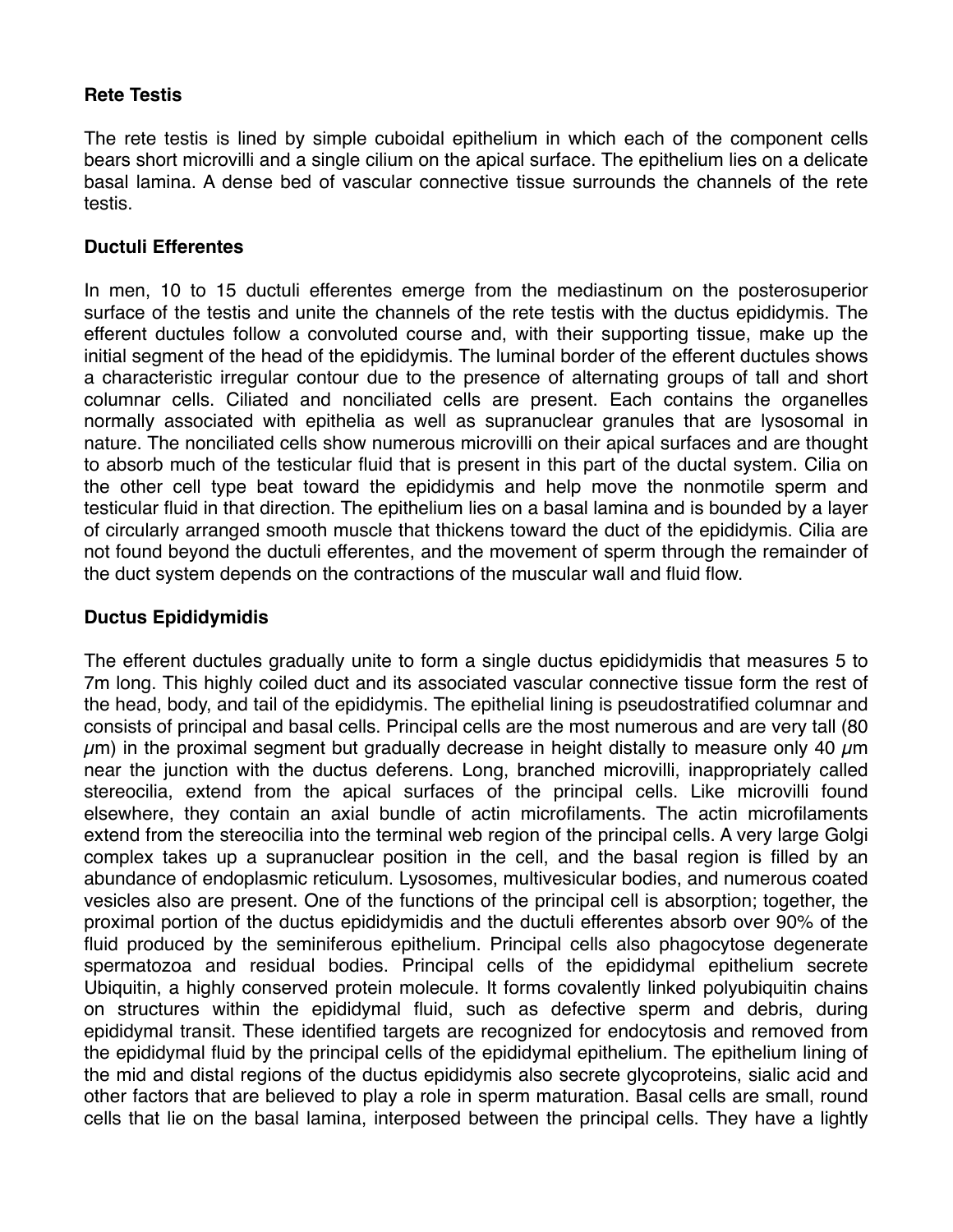staining cytoplasm with few organelles. Scattered intraepithelial lymphocytes often are present in the epithelium of the ductus epididymidis. The epididymal epithelium lies on a basal lamina and is surrounded by a thin lamina propria and a thin layer of circularly arranged smooth muscle cells. Near the ductus deferens, the muscle layer thickens and becomes three-layered (inner longitudinal, middle circular, outer longitudinal); it is continuous with that of the ductus deferens. The regional differences reflect differences in the mobility of the ductus epididymidis. Proximally, the duct shows spontaneous peristaltic contractions that slowly move spermatozoa through the epididymis; distally, the peristaltic contractions are reduced, and this region serves to store sperm. Spermatozoa become physiologically mature as they pass through the epididymis. Those entering the proximal part of the duct mostly are incapable of fertilization and swim in a weak, random fashion. Spermatozoa from the distal portion are capable of fertilizing ova and show strong, unidirectional motility. How the ductus epididymidis contributes to the maturation of spermatozoa is unknown. Transit time through the epididymis is about 3 weeks for humans.

## **Ductus Deferens**

The ductus deferens unites the ductus epididymidis and the prostatic urethra. It is characterized by a wall consisting of a mucosa, a thick muscularis, and an adventitia. It is often referred to as the most muscular tube in the body. The mucosa is thrown into longitudinal folds that project into the lumen and is lined by a pseudostratified columnar epithelium resting on a thin basal lamina. The principal cells of the epithelium bear stereocilia on the luminal surface. The surrounding lamina propria is dense and contains numerous elastic fibers. The muscularis is the dominant feature of the ductus deferens and consists of three layers of smooth muscle cells arranged longitudinally in the inner and outer layers and circularly in the middle layer. The muscularis is surrounded by the loose connective tissue of the adventitia, which blends with neighboring structures and anchors the ductus deferens in place. Powerful contractions of the muscular wall propel sperm from the distal ductus epididymidis and rapidly transport them through the ductus deferens during ejaculation. Near its termination, the ductus deferens dilates to form the ampulla. The lumen expands and the mucosa is folded, creating a labyrinth of pocket-like recesses. The lining epithelium is pseudostratified columnar. The muscular coat of the ampulla is thinner and the layers are less distinct than in other parts of the ductus deferens. Nearly all the smooth muscle in the muscularis of the ductus deferens is phasic smooth muscle characterized by distinct action potentials and rapid contraction. Nearly every smooth muscle cell is innervated (multiunit innervation) by the autonomic nervous system. This accounts for the rapid, forceful, pulse-like contractions of the ductus deferens during ejaculation.

## **Ejaculatory Duct**

A short, narrow region of the ductus deferens extends beyond the ampulla and joins the duct of the seminal vesicle. This combined duct forms the ejaculatory duct, which empties into the prostatic urethra. It is about 1 cm long and is lined by a pseudostratified or stratified columnar epithelium. The mucosa forms out pockets that are similar to, but not as well developed as, those in the ampulla. The remainder of the wall of the ejaculatory duct consists only of fibrous connective tissue.